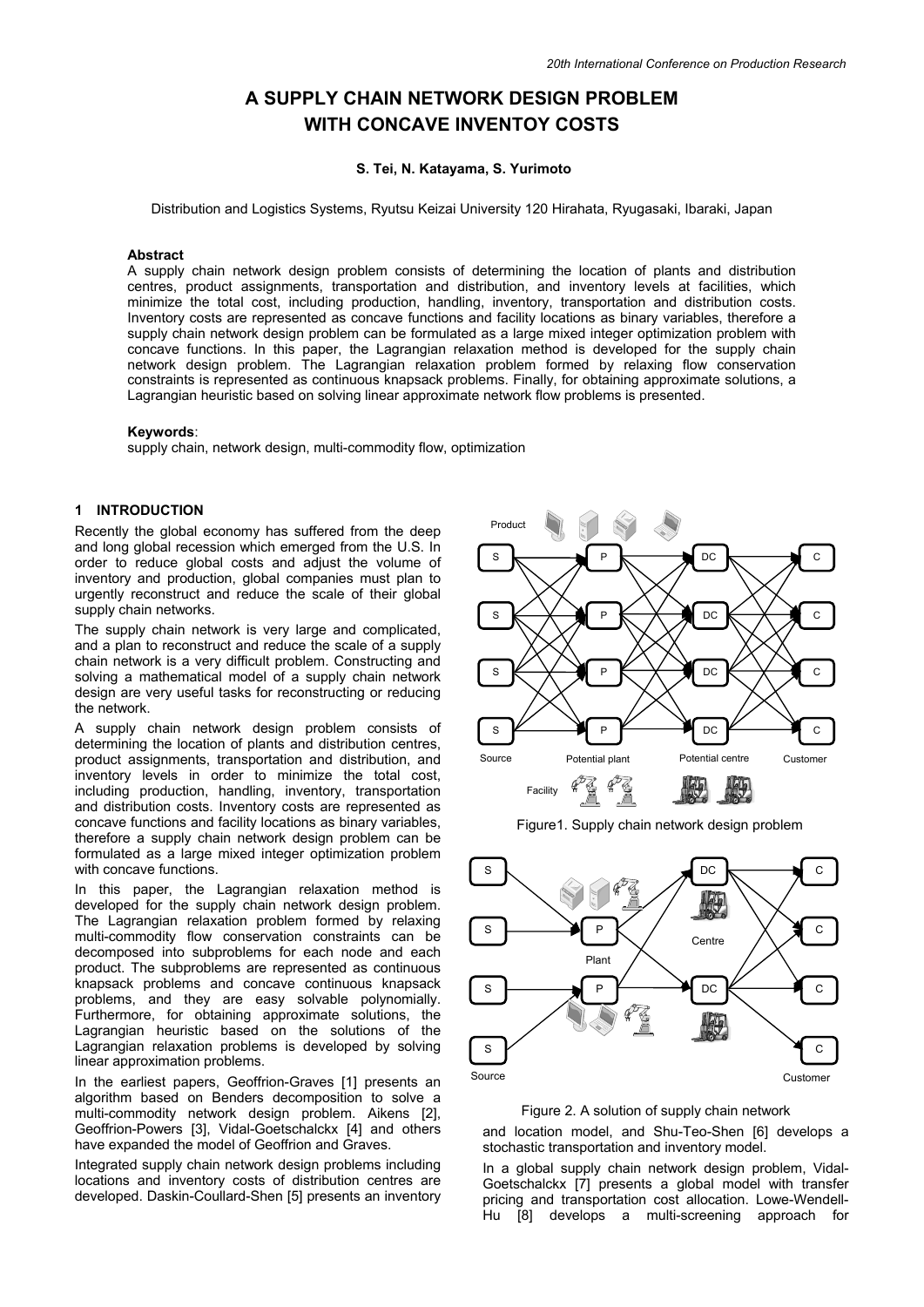incorporating uncertainty about exchange rates and their risks.

The Lagrangian relaxation method [9] is one of general solution strategies for solving mathematical programming problems that permit us to decompose problems to exploit their particular structure. In the earliest papers, Held-Karp [10] applies a Lagrangian relaxation method and a subgradient procedure to travelling salesman problems. The Lagrangian relaxation method has been applied to a huge number of mathematical problems and yielded excellent results.

## **2 PROBLEM DESCRIPTION**

## **2.1 Supply chain network design problem**

Given potential product plants and potential distribution centres, customers, products and their demands, the supply chain network design problem is to determine<br>product plants and distribution centres, product product plants and distribution centres, product assignments, transportation and inventory on the network to minimize the total cost, including production, handling, inventory and transportation costs.

Figure 1 and Figure 2 show a supply chain network design problem and a solution of a supply chain network. The supply chain network configuration decision consists of determining which of the production plants and distribution centres to select, which of manufacturing and inventory facilities to be procured from for products at selected plants and centres, and product flows in the network.

Figure 3 shows a network representation of the supply chain network. Product plants, distribution centres and customers are represented as nodes, and transportation is represented as arcs. Product dummy source nodes are defined as origin nodes for product flows.

# **2.2 Inventory cost**

 Assuming that a distribution centre orders each product from the upstream product plant using (r, Q) policy with a certain service level, the frequency of orders and the order quantity at each centre are determined by the handling volume (which is the demand of downstream customers).

Let  $I_i^p$  denote the inventory holding cost of product  $p$  at centre *i*, and  $O_f^p$  denote the fixed order cost of product  $p$ from the upstream plant at centre *i*. *Ni -* is the set of downstream customers of centre *i*. Let  $t_i^p$  denote the handling volume of product  $p$  at centre  $I$ , and  $n_l^p$  denote the number of orders from the upstream plant at centre *i*.

Then the average order size per order is  $t_i^p/n_i^p$ , and the average working inventory volume is  $t_i^p/2n_i^p$ . The total cost of orders and working inventory at centre *i* is given by

$$
O_i^p n_i^p + I_i^p t_i^p / 2n_i^p \tag{1}
$$

The optimal value of  $n_i^p$  to minimize function (1) is obtained as

$$
n_i^P = \sqrt{I_i^P t_i^P / 2O_i^P} \tag{2}
$$

The corresponding total order and working inventory cost  $TC_i^p$  of associated node *i* and product  $p$  can be expressed as

$$
TC_i^p = \sqrt{2I_i^p O_i^p t_i^p} \tag{3}
$$

The volume of safety stock required to ensure that stockouts occur within a certain probability is given by

$$
\alpha \sqrt{L \sum_{j \in N_i^-} \left( \sigma_j^p \right)^2} \tag{4}
$$

where *α* is the safety stock factor, *L* is the lead time and *σij <sup>p</sup>*is the standard deviation of the demand for product *<sup>p</sup>* shipped from centre *i* to customer *j*. The corresponding inventory holding cost of the safety stock is given by



Figure 3. Network representation



$$
I_i^p \alpha \sqrt{L \sum_{j \in N_i^-} \left(\sigma_{ij}^p\right)^2} \ . \tag{5}
$$

Assuming that the ratio of the demand variance to the mean demand is the same value *β* for all downstream customers, i.e.

$$
\left(\sigma_{ij}^p\right)^2 \Big/ t_{ij}^p = \beta \quad \forall j \in N_i^- \,, \tag{6}
$$

where  $t_{ij}^{\ \rho}$  is the demand for product  $\rho$  shipped from centre *i* to customer *j*, the total inventory cost *IC*<sup>p</sup> can be described as

$$
IC_i^p = \left(\sqrt{2I_i^p O_i^p} + I_i^p \alpha \sqrt{L\beta}\right) \sqrt{\sum_{j \in N_i^-} t_{ij}^p} \ . \tag{7}
$$

As described above, the inventory cost can be represented as the square root functions of the handling volume at the centre. Figure 4 illustrates the total inventory cost IC<sup>p</sup> at centre *i*.

## **2.3 Problem formulation**

Let *G=*(*N,A*) be a supply chain network, *N* be the set of nodes and *A* be the set of arcs. *N* consists of the set of product dummy source nodes N<sub>s</sub>, the set of production plants  $N_p$ , the set distribution centres  $N_d$  and the set of customers  $N_c$ .  $N_{\text{ad}}$  is  $N_p \cup N_d$ .  $N^+$  is the set of nodes with the outdegree to other nodes, i.e.  $N_s \cup N_p \cup N_q$ , and  $N_i^+$  is the set of nodes with the outdegree to node *i*. N<sub>i</sub> is the set of nodes with the indegree from node *i*. *P* is the set of products produced and shipped in the supply chain network.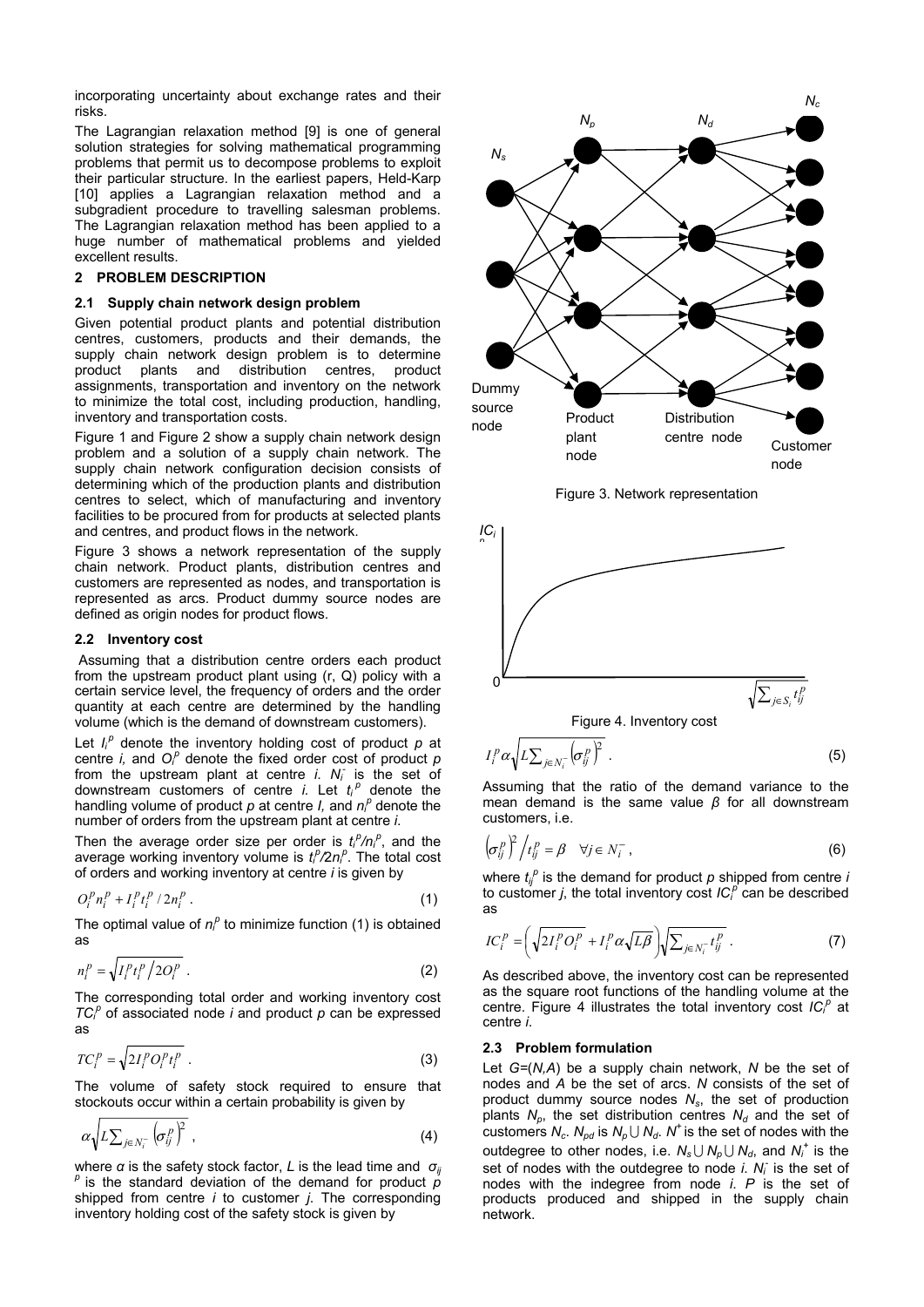$a_{ij}^{\ \rho}$  is the variable cost associated with node *i* and an arc from node *i* to node *j* of product  $p$ . If  $i \in N_s$  and  $j \in N_p$ , then  $a_{ij}^{\rho}$  is the procurement cost of product  $\rho$  at plant *j* from the product dummy source node *i*. If  $i \in N_p$  and  $j \in N_q$ , then  $a_{ij}^p$ is the production cost at plant *i* and the transportation cost of product  $p$  shipped from plant *i* to centre *j*. If  $i \in N_d$  and  $j \in N_c$ , then  $a_{ij}^p$  is the handling cost at centre *i* and the transportation cost of product *p* shipped from centre *i* to

 $\mathsf{c}$ ustomer *j. b<sub>i</sub>*<sup>p</sup> is a coefficient,  $\sqrt{2I_j^PO_j^P + I_j^P\alpha\sqrt{L\beta}}$  associ-

ated with the inventory cost of product *p* at centre *i*, and the inventory cost of product *p* is proportional to the square root of the handling volume.

*fi* is the fixed cost for selecting production plant or distribution centre *i*.  $g_i^p$  is the fixed cost for procuring a manufacturing or inventory facility for product  $p$  at node *i*.  $d$   $p^p$  is the detail is the demand of product  $p$  for customer  $l$ .  $C_i$  is the total capacity of production plant or distribution centre *i.*  $E_i^p$  is the capacity of a manufacturing or inventory facility at the selected plant and centre *i* for product *p*.

*yi* is the binary decision variable for selecting a plant or centre *i*, which equals 1 if the production plant or distribution centre *i* is selected, and 0 otherwise.  $z_j^p$  is the binary decision variable for procuring a facility at plant or centre *i*, which equals 1 if the manufacturing or inventory facility of product *p* at node *i* is procured, and 0 otherwise.  $x_{ij}^{p}$  is a continuous decision variable denoting the transportation volume of product *p* shipped from node *i* to node *j*  for customer *l*. if  $i \in N_d$ , then  $t_{ij}^{p} = \sum_{j \in N_c} x_{ij}^{pj}$ .  $s^p$  is a product

dummy source node of product *p.*

The supply chain network design problem can be formulated as a mixed integer and nonlinear programming problem *P* as follows:

# (*P*)

*minimize*

$$
\sum_{i \in N^+} \sum_{p \in P} \sum_{j \in N_i^-} \sum_{l \in N_c} a_{ij}^p x_{ij}^{pl} + \sum_{i \in N_d} \sum_{p \in P} b_i^p \sqrt{\sum_{j \in N_i^-} x_{ij}^{pl}}
$$
\n
$$
+ \sum_{i \in N_{pd}} \left\{ f_i y_i + \sum_{p \in P} g_i^p z_i^p \right\}
$$
\nsubject to\n
$$
\sum_{i \in N_n^+} x_{ij}^{pl} - \sum_{j \in N_n^-} x_{ij}^{pl} = \begin{cases} -d_i^p & \text{if } n = s^p \\ d_i^p & \text{if } n = l \\ 0 & \text{otherwise} \end{cases}
$$
\n(8)

$$
\forall n \in N, l \in N_c, p \in P \tag{9}
$$

$$
\sum_{p \in P} \sum_{j \in N_i^-} \sum_{l \in N_c} x_{ij}^{pl} \le C_i y_i \qquad \forall i \in N_{pd}
$$
\n(10)

$$
\sum_{j \in N_i^-} \sum_{l \in N_c} x_{ij}^{pl} \le E_i^p z_i^p \qquad \forall i \in N_{pd}, p \in P \tag{11}
$$

$$
\sum_{n \in N_i^+} \sum_{l \in N_c} x_{ni}^{pl} \le E_i^p z_i^p \qquad \forall i \in N_p, p \in P \tag{12}
$$

 $z_i^p \le y_i \quad \forall i \in N^+, p \in P$  (13)

$$
0 \le x_{ij}^{pl} \le d_l^p z_i^p \qquad \forall l \in N_c, j \in N_i^-, i \in N_{pd}, p \in P \tag{14}
$$

$$
0 \le x_{ni}^{pl} \le d_i^p z_i^p \qquad \forall l \in N_c, n \in N_i^+, i \in N_p, p \in P \tag{15}
$$

$$
y_i \in \{0,1\} \qquad \forall i \in N_{pd} \tag{16}
$$

$$
z_i^P \in \{0,1\} \qquad \forall i \in N_{pd} \; , p \in P \; . \tag{17}
$$

The objective function (8) is the total cost in the network, and should be minimized. The first term is production costs and handling costs at production plants and distribution centres, and transportation costs of shipping to distribution centres and customers, or procurement costs for products. The second term is the nonlinear function representing inventory costs at distribution centres. The third term is the fixed costs of selecting production plants and distribution centres, and the last term is the fixed costs of procuring production and inventory facilities. Constraints (9) represent the multi-commodity flow conservation constraints which secure a demand flow from a product dummy source node to a customer via a plant and a centre for each product. Constraints (10) represent the capacity constraints at a production plant or a distribution centre. If plant or centre *i* is selected, *yi* =1, the products can be produced or handled less than or equal to capacity *Ci* totally, otherwise none. Constraints (11) represent the facility capacity constraints at a manufacturing or inventory facility. If the facility of product *p* at plant or centre *i* is procured,  $z_i^p = 1$ , the product volume which can be produced or handled is less than or equal to facility capacity  $E_i^p$ , otherwise none. Constraints (12) represent the facility capacity constraints for a manufacturing facility. If the facility of product  $p$  at plant *i* is procured,  $z_i^p = 1$ , and the products from product dummy source node *n* which can be procured are less than or equal to facility capacity  $E_i^p$ , otherwise none. Constraints (13) state that if plant or centre *i* is not selected, then no facility at node *i* should be procured. Constraints (14) and (15) state that if the facility of product *p* at node *i* is procured, then the maximum flow of product *p* for customer *l* via node *i* and node *j* is its demand and the minimum is 0, otherwise 0. Constraints (16) and (17) are binary requirements.

## **3 A LAGRANGIAN RELAXATION METHOD**

#### **3.1 A Lagrangian Relaxation Problem**

Using the Lagrangian multiplier vector  $v=(v_n^{p})$  associated with constraints (9) and adding it to the objective function (8), the following Lagrangian relaxation problem *LG* can be formed.

$$
(LG)
$$

$$
\begin{split}\n\minimize \sum_{p \in P} \left\{ \sum_{l \in N_c} d_l^P \left( v_l^{pl} - v_{s^p}^{pl} \right) \right\} \\
&+ \sum_{i \in N^+} \sum_{p \in P} \sum_{j \in N_i^-} \sum_{l \in N_c} \left( a_{ij}^P + v_i^{pl} - v_j^{pl} \right) x_{ij}^{pl} \\
&+ \sum_{i \in N_d} \sum_{p \in P} b_i^P \sqrt{\sum_{j \in N_i^-} x_{ij}^{pl}} + \sum_{i \in N_{pd}} \left\{ f_i y_i + \sum_{p \in P} g_i^P z_i^P \right\} \\
&\leq 0.123 \text{ m/s}.\n\end{split} \tag{18}
$$

*subject to* (10)-(17)

As *LG* is the relaxation problem of *P*, the optimal value of *LG* is a lower bound of the optimal value of *P,* and the optimal solution of *LG* may not a feasible solution of *P.* Given the Lagrangian multiplier vector *v*, the first term of the objective function (18) is a constant term. Therefore, *LG* can be decomposed into the following subproblem *LG*<sup>*p*</sup> for each node *i*∈ *N<sub>p</sub>*, and *LG*<sup>*d*</sup> for each node *i*∈ *N<sub>d</sub>*.  $(LG_i^p)$ 

minimize 
$$
\sum_{p \in P} \sum_{j \in N_i^-} \sum_{l \in N_c} \left( a_{ij}^p + v_i^{pl} - v_j^{pl} \right) x_{ij}^{pl}
$$

$$
+ \sum_{p \in P} \sum_{n \in N_i^+} \sum_{l \in N_c} \left( a_{ni}^p + v_n^{pl} - v_i^{pl} \right) x_{ni}^{pl} + f_i y_i + \sum_{p \in P} g_i^p z_i^p
$$
(19)

$$
\sum_{p \in P} \sum_{j \in N_i^-} \sum_{l \in N_c} x_{ij}^{pl} \le C_i y_i \tag{20}
$$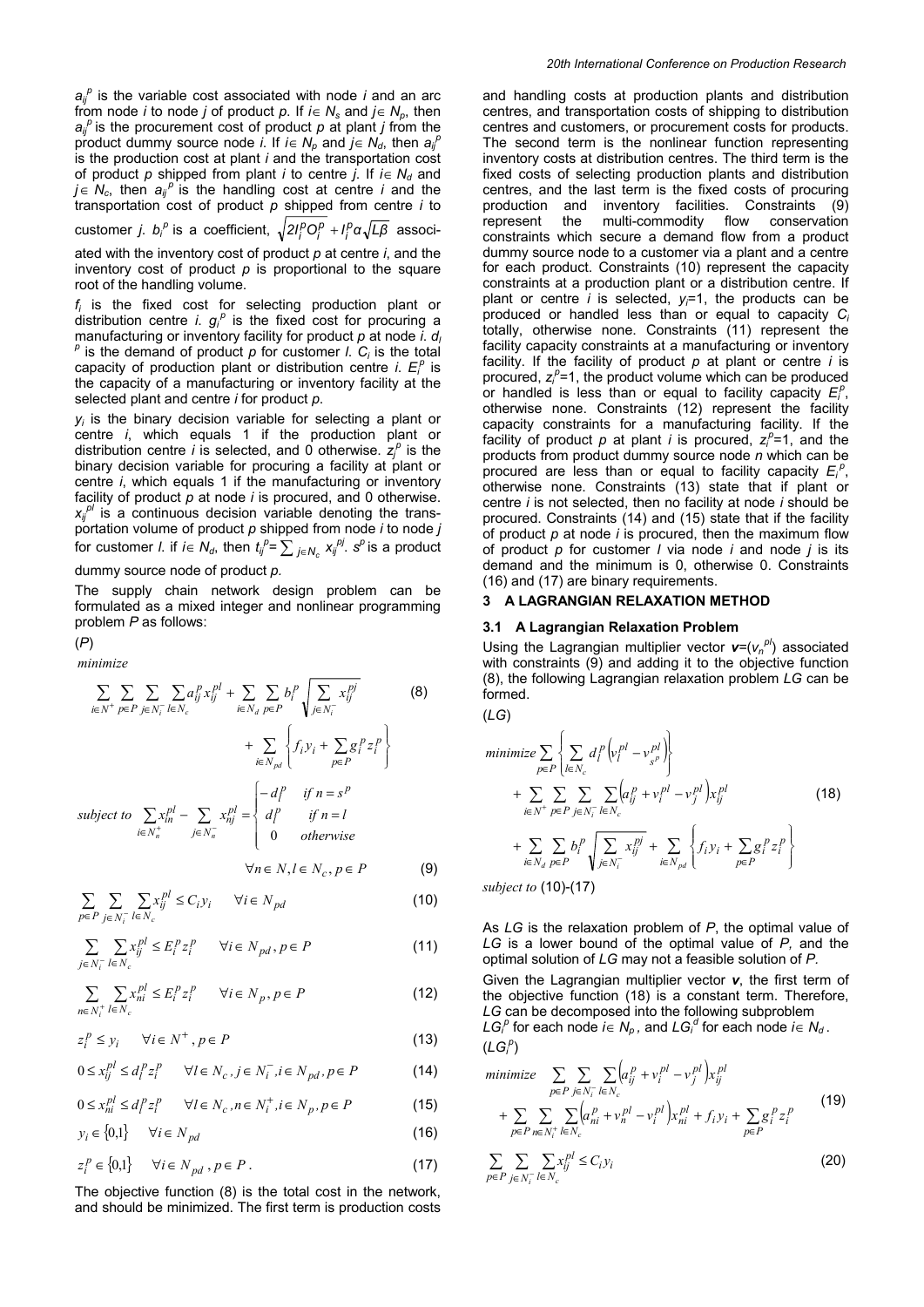$$
\sum_{j \in N_i^-} \sum_{l \in N_c} x_{ij}^{pl} \le E_i^p z_i^p \qquad \forall p \in P \tag{21}
$$

$$
\sum_{n \in N_i^+} \sum_{l \in N_c} x_{ni}^{pl} \le E_i^p z_i^p \qquad \forall p \in P \tag{22}
$$

 $z_i^p \le y_i \quad \forall \ p \in P$  (23)

$$
0 \le x_{ij}^{pl} \le d_l^p z_i^p \qquad \forall l \in N_c, j \in N_i^-, p \in P \tag{24}
$$

$$
0 \le x_{ni}^{pl} \le d_i^p z_i^p \qquad \forall l \in N_c, n \in N_i^+, p \in P \tag{25}
$$

 $y_i \in \{0,1\}$  (26)

$$
z_i^P \in \{0,1\} \qquad \forall \ p \in P \tag{27}
$$

(*LGi d* )

*minimize*

$$
\sum_{p \in P} \sum_{j \in N_i^-} \left( a_{ij}^p + v_i^{pj} - v_j^{pj} \right) x_{ij}^{pj} + \sum_{p \in P} b_i^p \sqrt{\sum_{j \in N_i^-} x_{ij}^{pj}} + f_i y_i + \sum_{p \in P} g_i^p z_i^p
$$
\n(28)

*subject to*  $\sum \sum x_{ij}^{pj} \le C_i y_i$  $\sum_{p \in P} \sum_{j \in N_i^-} x_{ij}^{pj} \le C_i y$ *i* ∑ ∑  $\in P$  j $\in N_i^ \leq C_i y_i$  (29)

$$
\sum_{j \in N_i^-} x_{ij}^{pj} \le E_i^p z_i^p \qquad \forall p \in P \tag{30}
$$

 $0 \le x_{ij}^{pj} \le d_i^p z_i^p$   $\forall j \in N_i^-, p \in P$  (31)

*and* (23), (26), (27)

 $\sum_{j \in N_i^-} \chi_{ij}^{pj}$  can be substituted for  $\sum_{j \in N_i^-} \sum_{l \in N_c} \chi_{ij}^{pl}$  for  $i \in N_d$ .

 $LG_i^p$  and  $LG_i^d$  can be decomposed into two subproblems in the case of *yi* =0 and *yi* =1. Obviously, when *yi* =0, the optimal solution is *z*=**0** and *x*=**0**, and the optimal value of the objective functions (19) and (28) is 0. When  $y_i=1$ ,  $LG_i^p$ and  $LG_{i}^{\ d}$  can be rewritten as the following problems  $LG_i^{\ \beta\ d}$ and  $LG_i^{d1}$ .

(*LGi p1*)

$$
\begin{aligned}\n\minimize \quad & \sum_{p \in P} \sum_{j \in N_i^-} \sum_{l \in N_c} \left( a_{ij}^p + v_i^{pl} - v_j^{pl} \right) x_{ij}^{pl} \\
&+ \sum_{p \in P} \sum_{n \in N_i^+} \sum_{l \in N_c} \left( a_{ni}^p + v_n^{pl} - v_i^{pl} \right) x_{ni}^{pl} + \sum_{p \in P} g_i^p z_i^p + f_i\n\end{aligned} \tag{32}
$$

∑∑∑  $\in P$  j $\in N_i^-$  le ≤  $\sum_{p \in P} \sum_{j \in N_i^-} \sum_{l \in N_c} x_{ij}^{pl} \le C_i$  $i^{l} \in I_{c}$ *subject to*  $\sum_i \sum_i x_{ii}^{pl} \le C_i$  (33)

*and* (21), (22), (24), (25), (27)

(*LGi d1*)

*minimize*

$$
\sum_{p \in P} \sum_{j \in N_i^-} \left( a_{ij}^p + v_i^{pj} - v_j^{pj} \right) x_{ij}^{pj} + \sum_{p \in P} b_i^p \sqrt{\sum_{j \in N_i^-} x_{ij}^{pj}}
$$
\n
$$
+ \sum_{p \in P} g_i^p z_i^p + f_i
$$
\n(34)

∑ ∑  $\in P$  j $\in$ ≤  $\sum_{p \in P} \sum_{i \in N_i^-} x_{ij}^+ \geq C_i$ *subject to*  $\sum_{p \in P} \sum_{j \in N_i^-} x_{ij}^{pj} \le C$ *i* (35) *and* (27), (30), (31)

Furthermore, using the nonnegative Lagrangian multiplier *ui* associated with capacity constraints (33) and (35), and adding them to the objective functions (32) and (34), the following Lagrangian relaxation problems  $L\dot{\mathsf{G}}_{\scriptscriptstyle{P}}^{\scriptscriptstyle{P1c}}$  and  $\dot{L}\dot{\mathsf{G}}_{\scriptscriptstyle{P}}^{\scriptscriptstyle{d1c}}$ can be formed.

(*LGi p1c*)

minimize 
$$
\sum_{p \in P} \sum_{j \in N_i^-} \sum_{l \in N_c} (a_{ij}^P + v_i^{pl} - v_j^{pl} + u_i) x_{ij}^{pl}
$$

$$
+ \sum_{p \in P} \sum_{n \in N_i^+} \sum_{l \in N_c} (a_{ni}^P + v_n^{pl} - v_i^{pl}) x_{ni}^{pl} + \sum_{p \in P} g_i^P z_i^P - C_i u_i + f_i \text{ (36)}
$$
  
subject to (21), (22), (24), (25), (27)

(*LGi d1c*)

*minimize*

$$
\sum_{p \in P} \sum_{j \in N_i^-} \left( a_{ij}^p + v_i^{pj} - v_j^{pj} + u_i \right) x_{ij}^{pj} + \sum_{p \in P} b_i^p \sqrt{\sum_{j \in N_i^-} x_{ij}^{pj}}
$$
\n
$$
+ \sum_{p \in P} g_i^p z_i^p - C_i u_i + f_i
$$
\n(37)

*subject to* (27), (30), (31)

As  $LG_i^{ptc}$  and  $LG_i^{dtc}$  have only one Lagrangian multiplier  $u_i$ , the optimal value of  $u_i$  can be easily obtained by a binary search.

Given the Lagrangian multiplier  $u_i$ , the last two terms of the objective functions (36) and (37) are constant terms. Then  $LG_f^{\rho_1c}$  and  $LG_f^{\rho_1c}$  can be decomposed into the following subproblem  $LG_{ip}^{p1c}$  and  $LG_{ip}^{q1c}$  for each product  $p \in P$ . (*LGip p1c*)

minimize 
$$
\sum_{j \in N_i^-} \sum_{l \in N_c} \left( a_{ij}^p + v_i^{pl} - v_j^{pl} + u_i \right) x_{ij}^{pl}
$$

$$
+ \sum_{n \in N_i^+} \sum_{l \in N_c} \left( a_{ni}^p + v_n^{pl} - v_i^{pl} \right) x_{ni}^{pl} + g_i^p z_i^p
$$
(38)

subject to 
$$
\sum_{j \in N_i^-} \sum_{l \in N_c} x_{ij}^{pl} \le E_i^p z_i^p
$$
 (39)

$$
\sum_{n \in N_i^+} \sum_{l \in N_c} x_{ni}^{pl} \le E_l^p z_l^p \tag{40}
$$

$$
0 \le x_{ij}^{pl} \le d_l^p z_i^p \qquad \forall l \in N_c, j \in N_i^-
$$

$$
0 \le x_{ni}^{pl} \le d_l^p z_i^p \qquad \forall l \in N_c, n \in N_i^+ \tag{42}
$$

$$
z_i^p \in \{0,1\} \tag{43}
$$

(*LGip d1c*) *minimize*

$$
\sum_{j \in N_i^-} \left( a_{ij}^p + v_i^{pj} - v_j^{pj} + u_i \right) x_{ij}^{pj} + b_i^p \sqrt{\sum_{j \in N_i^-} x_{ij}^{pj}} + g_i^p z_i^p \tag{44}
$$

subject to 
$$
\sum_{j \in N_i^-} x_{ij}^{pj} \le E_i^p z_i^p
$$
 (45)

$$
0 \le x_{ij}^{pj} \le d_j^p z_i^p \qquad \forall j \in N_i^- \tag{46}
$$

$$
and~({\bf 43})
$$

 $LG_{ip}^{\ \ \rho 1c}$  and  $LG_{ip}^{\ \ \sigma 1c}$  have one binary variable  $z_i^{\rho}$  and can be decomposed into two subproblems in the case of  $z_i^p=0$  and  $z_i^p$ =1. Obviously, when  $z_i^p$ =0, the optimal solution is  $x=0$ , and the optimal value of the objective functions (38) and (44) is 0. When  $z_i^p = 1$ , these problems can be rewritten as the following problems  $LG_{ip}^{p1c1}$  and  $LG_{ip}^{q1c1}$ . (*LGip p1c1*)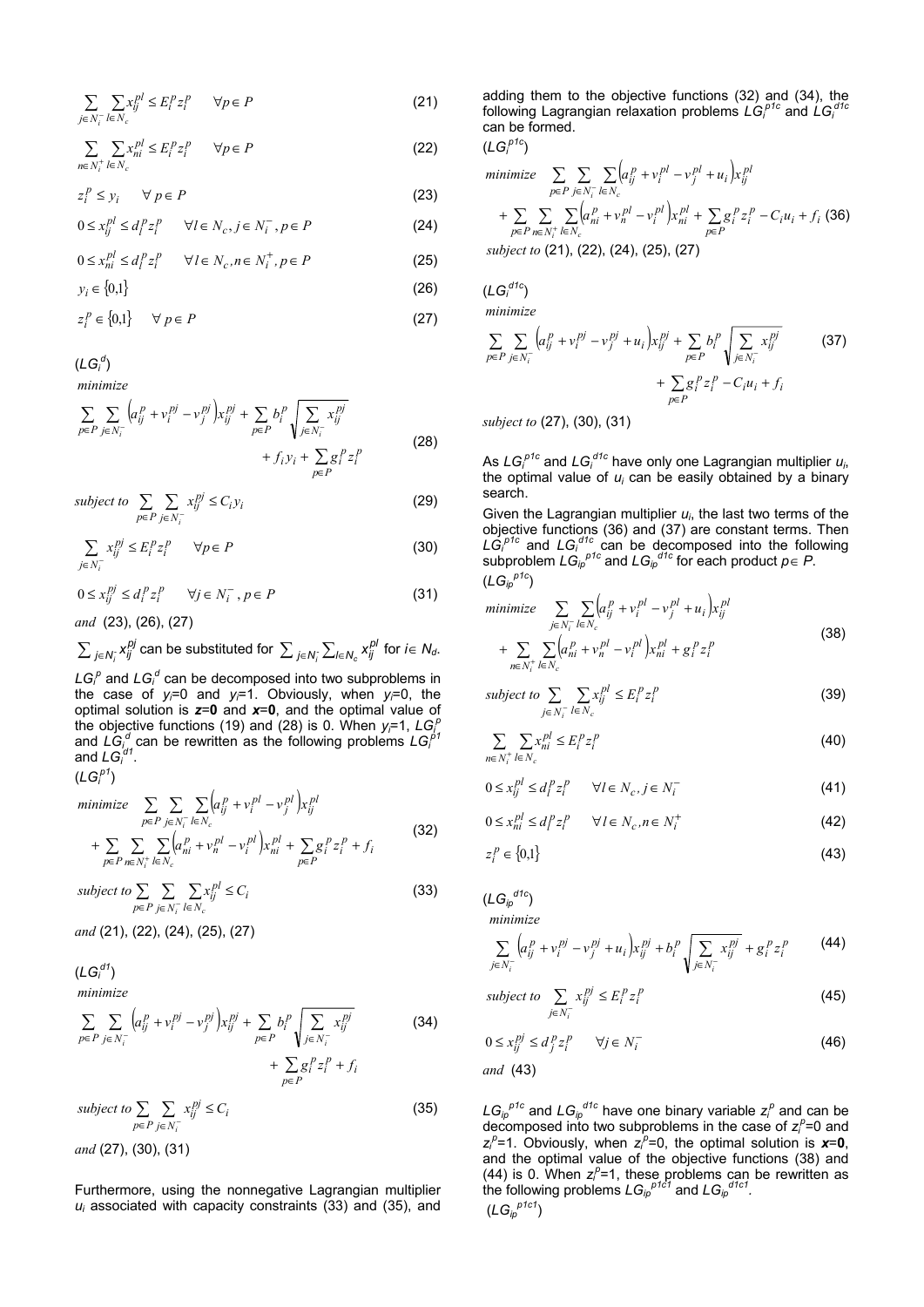$$
\phi_{ip}^{P} = \text{minimize} \sum_{j \in N_{i}^{-}} \sum_{l \in N_{c}} \Biggl( a_{ij}^{P} + v_{i}^{pl} - v_{j}^{pl} + u_{i} \Biggr) x_{ij}^{pl} + \sum_{n \in N_{i}^{+}} \sum_{l \in N_{c}} \Biggl( a_{ni}^{P} + v_{n}^{pl} - v_{i}^{pl} \Biggr) x_{ni}^{pl} + g_{i}^{P} \tag{47}
$$

subject to 
$$
\sum_{l \in N_c} \sum_{j \in N_i^-} x_{ij}^{pl} \le E_i^p
$$
 (48)

$$
\sum_{n \in N_i^+} \sum_{l \in N_c} x_{ni}^{pl} \le E_l^p \tag{49}
$$

$$
0 \le x_{ij}^{pl} \le d_i^P \qquad \forall l \in N_c, j \in N_i^-
$$
 (50)

$$
0 \le x_{ni}^{pl} \le d_i^p \qquad \forall l \in N_c, n \in N_i^+ \tag{51}
$$

$$
(LG_{ip}^{d\textrm{to1}})
$$
\n
$$
\phi_{ip}^{d} = \textrm{minimize}
$$
\n
$$
\sum_{j \in N_i^-} \left( a_{ij}^p + v_i^{pj} - v_j^{pj} + u_i \right) x_{ij}^{pj} + b_i^p \sqrt{\sum_{j \in N_i^-} x_{ij}^{pj}} + g_i^p \tag{52}
$$

subject to 
$$
\sum_{j \in N_i^-} x_{ij}^{pj} \le E_i^p
$$
 (53)

$$
0 \le x_{ij}^{pj} \le d_j^p \qquad \forall j \in N_i^- \tag{54}
$$

where  $\Phi_{ip}^{\ \ \rho}$  and  $\Phi_{ip}^{\ d}$  are the optimal values of the objective functions.

*LGip p1c1* is divided into two continuous knapsack problems with respect to the first term of objective function (47) with constraints (48) and (50), and the second term of objective function (47) with constraints (49) and (51). These continuous knapsack problems can be solved easily by sorting of coefficients of *x* in (47).

*LGip d1c1* is a concave continuous knapsack problem, and can be solved in polynomial time [11]. The objective function (52) is concave, therefore the optimal solution is one of the extreme points on the function. Figure 5 illustrates the extreme points on the function.

Let  $h_j = a_{ij}^{\ \ \rho} + v_i^{\ \rho j} - v_j^{\ \rho j} + u_i$ , and permutation *m* satisfies the following equation.

$$
h_{m_1} \le h_{m_2} \le \dots \le h_{mN_i^-}
$$
\n(55)

$$
H^{q} = \sum_{k=1}^{q} h_{m_{k}} d_{m_{k}}^{p} + b_{i}^{p} \sqrt{\sum_{k=1}^{q} d_{m_{k}}^{p}} \qquad \forall 1 \leq q < \overline{q}
$$
 (56)

$$
H^{\overline{q}} = \sum_{k=1}^{\overline{q}-1} h_{m_k} d_{m_k}^p + \left( E_i^p - \sum_{k=1}^{\overline{q}-1} d_{m_k}^p \right) h_{m_k} + b_i^p \sqrt{E_i^p}
$$
(57)

where  $\overline{q}$  is the minimum index  $q$  which satisfies  $_{k=1}^{q}d_{m(k)}^{p} \geq E_{i}^{p}$  $\sum_{k=1}^{q} d_{m(k)}^p \geq E_i^p$ .

Let  $H = min_{1 \leq q \leq \overline{q}} H_{in}^q$ . If  $H \leq 0$ , then the optimal solution is *x*=**0**, or otherwise as follows:

$$
x_{im_k}^{pm_k} = \begin{cases} d_{m_k}^p & k = 1, \cdots, \overline{q} - 1 \\ E_i^p - \sum_{k=1}^{\overline{q}-1} d_{m_k}^p & k = \overline{q} \\ 0 & k > \overline{q} \end{cases}
$$
 (58)



#### Figure 5. Extreme points

As mentioned above, the Lagrangian relaxation problem *LG* can be solved polynomially, and the lower bound *LB* of *P* can be obtained as follows:

$$
LB = \sum_{i \in N_p} \min \left\{ 0, \sum_{p \in P} \min(0, \phi_{ip}^p) - C_i u_i + f_i \right\} + \sum_{i \in N_d} \min \left\{ 0, \sum_{p \in P} \min(0, \phi_{ip}^d) - C_i u_i + f_i \right\} + \sum_{p \in P} \left\{ \sum_{l \in N_c} d_l^p \left( v_l^{pl} - v_{s^p}^{pl} \right) \right\}.
$$
 (59)

## **3.2 A SUBGRADIENT METHOD**

 $\sqrt{ }$ 

For choosing the appropriate value of *u*, a binary search is applied for each  $LG_i^{ptc}$  and  $LG_i^{dtc}$ . The range of the optimal value of *u<sub>i</sub>* is from to -*min*( $a_{ij}^{p}+v_{i}^{p}$ - $v_{j}^{p}+u_{i}$ ). Given each *u<sub>i</sub>* at the binary search,  $LG_i^{p1c}$  and  $LG_i^{d1c}$  are solved. And the optimal value of *u<sub>i</sub>* such as minimizing the optimal value of  $LG_i^{p1c}$  and  $LG_i^{d1c}$  is found.

For choosing the appropriate value of *v* approximately, the standard subgradient optimization procedure is applied. This is an iterative procedure, which uses the current multipliers *v*, the current lower bound and an upper bound, in order to compute the new multipliers *v* used in the next iteration. The subgradient *w* of *v* at the current solution *x* of *LG* can be defined as follows:

$$
w_n^{pl} = \begin{cases}\n-d_l^P - \sum_{i \in N_n^+} \overline{x}_{in}^{pl} + \sum_{j \in N_n^-} \overline{x}_{nj}^{pl} & \text{if } n = s^P \\
d_l^P - \sum_{i \in N_n^+} \overline{x}_{in}^{pl} + \sum_{j \in N_n^-} \overline{x}_{nj}^{pl} & \text{if } n = l \\
-\sum_{i \in N_n^+} \overline{x}_{in}^{pl} + \sum_{j \in N_n^-} \overline{x}_{nj}^{pl} & \text{otherwise}\n\end{cases}
$$
\n(60)

 $∀n ∈ N, l ∈ N_c, p ∈ P$ .

 multipliers are given by By using a step size  $s<sup>t</sup>$  in iteration *t*, the new set of

$$
v_n^{pl} := v_n^{pl} + s^t w_n^{pl} \qquad \forall n \in N, l \in N_c, p \in P. \tag{61}
$$

The step size  $s<sup>t</sup>$  is selected according to

$$
st := \rho(\text{upper bound} - LB)) / |\mathbf{w}|^2 , \qquad (62)
$$

where  $\rho$  is a scalar, which is initially equal to 1 and is reduced every certain iteration number.

#### **4 LAGRANGIAN HEURISTIC**

A Lagrangian heuristic is an approximate solution method, and derives feasible solutions from Lagrangian relaxation solutions. The optimal solutions  $\bar{x}$ ,  $\bar{z}$ ,  $\bar{y}$  of *LG* and lower bound *LB* of *P* are obtained by solving *LG*. But  $\bar{x}$  may not be feasible for *P,* due to relaxation of flow conservation